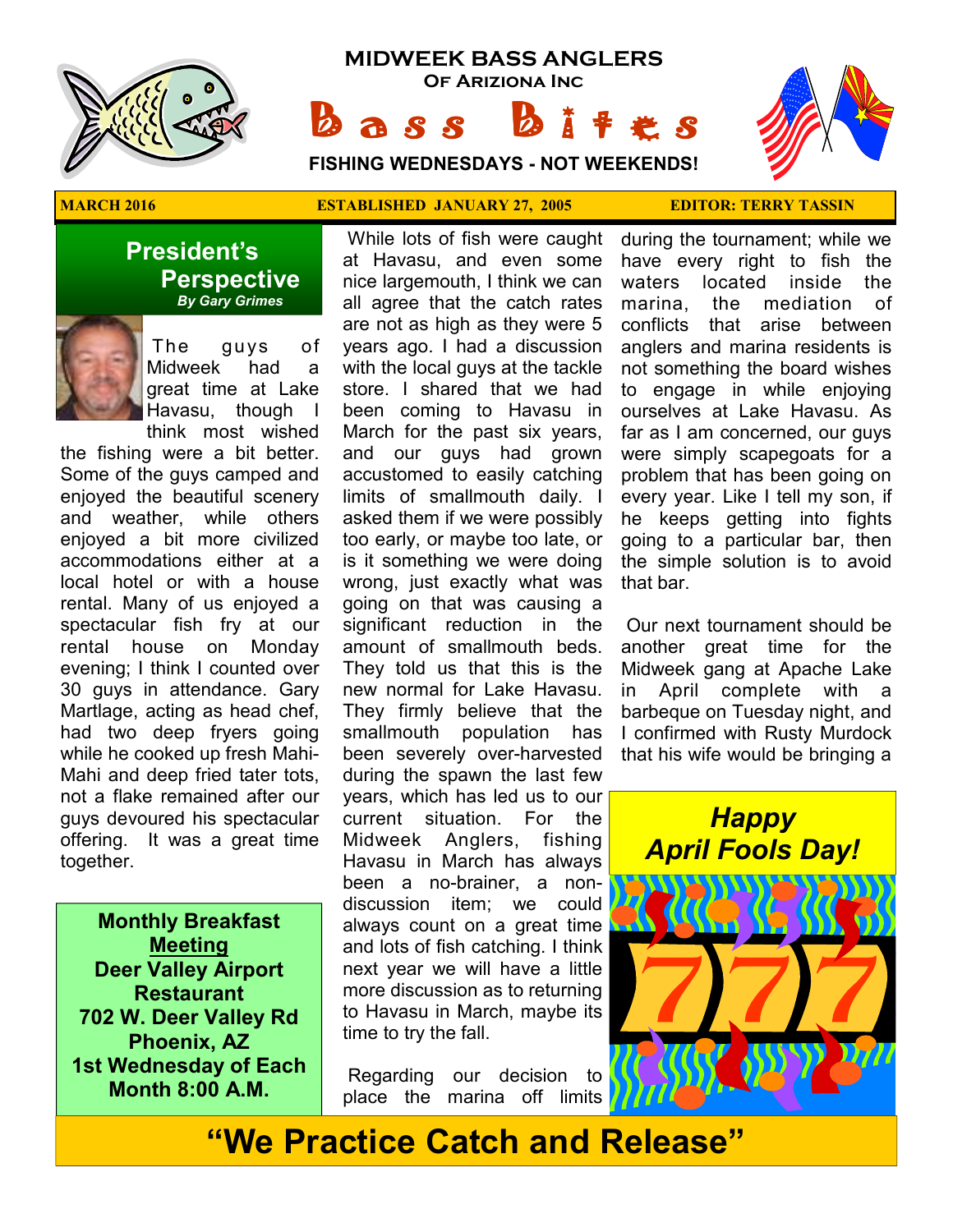Page 2

side dish again, yippee! Apache is my favorite lake, it is truly one of Arizona's gems, the fishing should be excellent, and the camping even better. See you there.



**Lake Havasu Report March 15-16, 2016**  *By Terry Tassin* 

 A little of this and a little of that might best describe the lures that caught fish at this tournament. Dropshot, jigs, cranks, Senko's, etc, were all put to good use to make this event a fun, fish catching experience.

 The tournament started off at 6:20 AM with boats heading up river, down river and all points in between! The weather was great, except on Day 2 when the wind got a little rough, with

#### **Next Meeting Next Tournament**

Our next club general meeting is scheduled for **Wednesday, 6 April** starting at 8:00 AM, at **Deer Valley Airport Restaurant** (just one mile north of I-101 at the intersection of 7th Ave & Deer Valley Road). We hope you will come early and have breakfast together.

The next club point tournament will be at **Lake Apache** on **20 April 2016.** Club launch headquarters, weigh-in location, and tournament hours will be announced.

water temps around 64 degrees in most of the lake and the fish were caught from dam to dam.

 All teams weighed fish at this tournament, and all but two fish were released back into the lake to live and fight again another day.

 Now let's hear from our winners.

#### **Team Sean Ballard & Howard Thomas Spot Beds For 1st Place Win At Havasu**

 Taking home **1st Place,** Team **Ballard & Thomas** weighed the winning two day creel of ten bass weighing 28.71 lbs. Thanks to Howard's 8.46 lb striped bass the team also won **Goon Fish** honors.

*Sean Ballard:* I just want to say thanks to the tournament crew for getting the weigh-in done so efficiently and to apologize to Jack for my grouchy attitude on day two - it was uncalled for. As you all know I got paired with 'BIG FISH' Howard and he didn't disappoint by catching an 8.46 pound Striper on his first cast on day one. Most of you all know I'm a river rat when it comes to Havasu. I took my wife up the river with me in prefish just to show her how beautiful it is up there and she caught her personal best 2.84 lb small mouth bass (not bad considering she just got her fishing license for the first time this year).

On day one Howard and I ran



*1st Place Howard Thomas & Sean Ballard* 

the river and only managed to catch 13 lbs up there on a combo of Keitech and bed fishing baits. Day 2 my thoughts were to get a limit as fast as I could so we went under the bridge in the channel and we managed to catch around 13 lbs there. During this time I was able to get Howard's hook back that he had left in a fish during practice. After that we headed south to an area where we had found some bed fish during practice. There we managed to up grade a 3 plus pound large mouth using the swivel headed jig that Mr. Steele made at the Hwy 188 Tackle Store. I won this jig at the club's award banquet and if you don't have any of these you need some, the bait stands straight up when it drops in the bed. We then drop shotted a 3 plus smallie to round out our day. Can't wait until next year; I love that lake!

*Howard Thomas:* Another great 2 days on the water.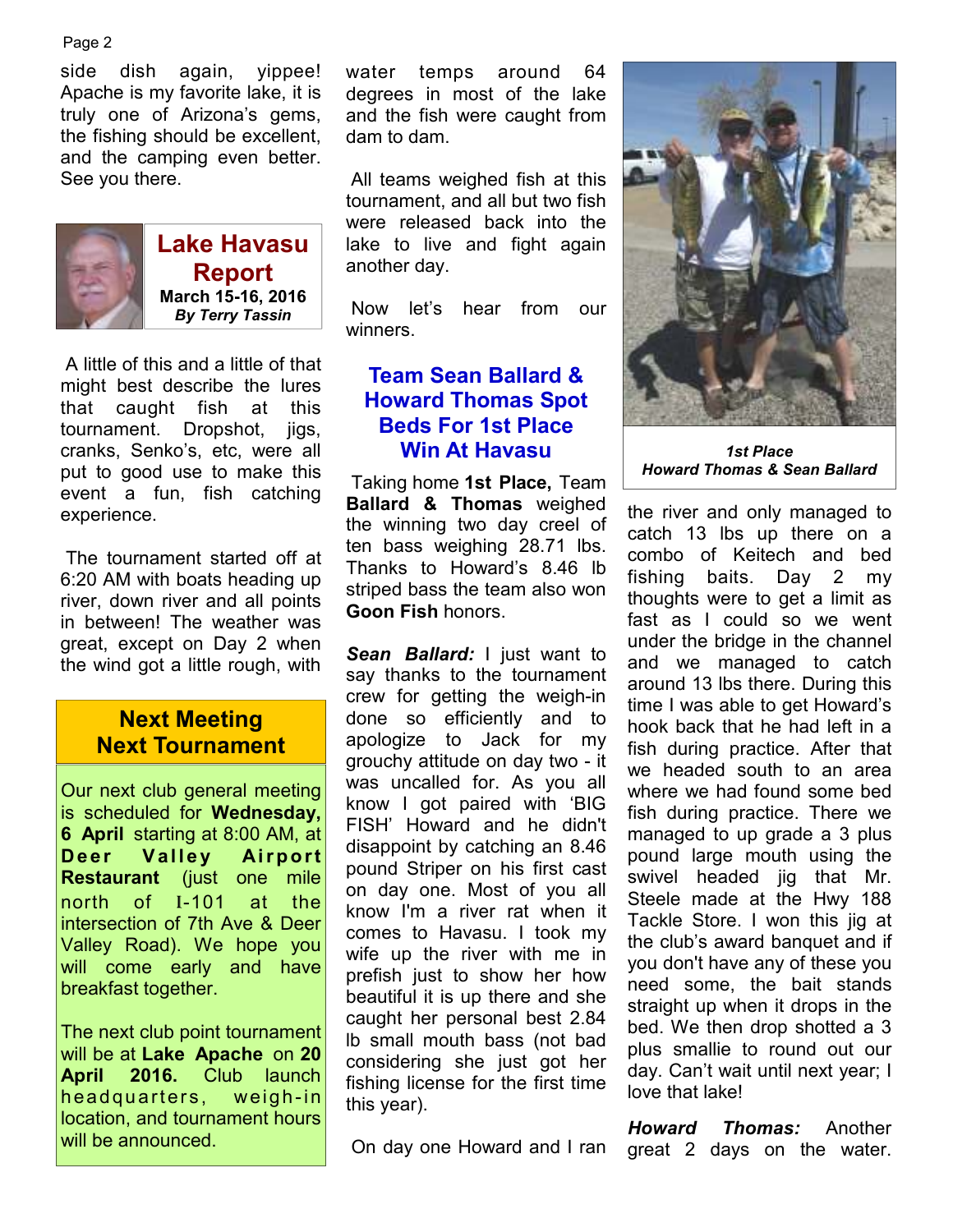

*Goon Fish Pot Winners Howard Thomas & Sean Ballard and \$100 Friend*

What a lesson I got from Sean Ballard on bed fishing. This man has moves like Mohammed Ali. As he approaches a bed the fish usually swims off at which time he drops his bait on the bed as he passes by, going maybe 20 to 30 feet past the bed with an open spool and quickly turning around, dropping the power pole anchor and clicking the reel bail shut and preparing for some action. The fish already thinks he is not interested by now and quickly swallows the bait.

 Sean goes around the lake on the trolling motor and acts like a kid in a candy store taking what he wants. The only fish I caught was the goon fish striper. So just for the record you other teams were beat single handedly by Ballard. Amazing!

 It was great to be with you on your birthday Sean. I'm glad you only have a birthday once

**Membership** As of March 18, 2016 the Midweek Bass Anglers of Arizona consists of 95 active members.

a year because I couldn't take a beating like this every tournament.

 My only claim to fame on this one was I kept up my image that you members have so graciously bestowed on me of "Big fish Howie". An 8 lb striper caught on my first cast on Tuesday was my only fish; I was never to catch another fish in this tournament.

 I must say I learned a heck of a lot about netting. I told Sean that this was the most fun I have had in a tournament without catching fish. All this couldn't happen to a nicer guy especially on his birthday. What a great birthday present. One fish was caught on a spinner bait, one on a drop shot and the rest on a bed bait.

### **Team Lou Hirlemann & Mike Holloway Finish 2nd Overall**



*2nd Place Mike Holloway & Lou Hirlemann* 



That's what I get for spilling a whole bottle of bass attractor on me"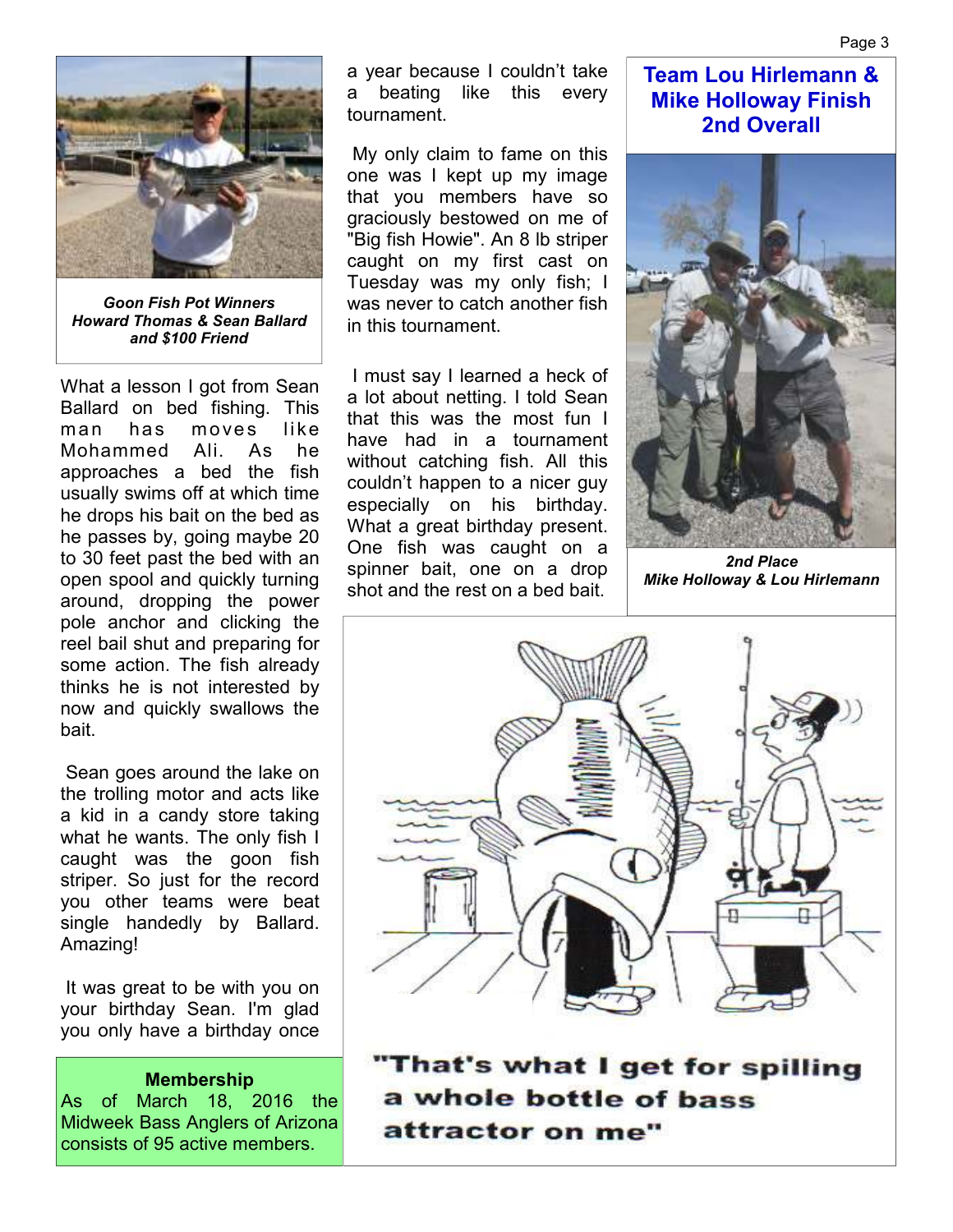In **Second Place** the team of **Lou Hirlemann & Mike Holloway** weighed ten bass for a total two day weight of 28.68 lbs. Lou's 5.52 lb bass was good enough to provide a **1st Place Big Fish** payoff for the team. The **5 lb Option Pot** was also taken with this bass.

*Lou Hirlemann:* I had a good time at Havasu, but I think that had more to do with making a new friend, Mike Holloway, a fish fry, shooting pool, and almost stepping on a rattlesnake. Fishing was not great. We caught all our fish off beds and I got lucky finding a few big ones.

 I used our website online sign up for this tournament and thought it was great. I'm now looking forward to camping, playing cards, and eating BBQ at Apache in April.

#### **Bell & Bosket Fish Off-Color Water For 3rd Place Overall Finish**

 Team **Clinton Bell & Randy Bosket** weighed nine bass for 28.41 pounds and took home **Third Place** honors.

*Clinton Bell:* First I want to thank Gary Martlage and the

#### **FAQ (Frequently Asked Questions)**

Co-Angler FAQ: There is a new addition to the FAQ page located at www.midweekbassaz.com that covers most of what a coangler needs to know when fishing one of Midweek's Tournaments.

people that put on the fish fry - Very Good! – Congrats too Sean Ballard on back-to-back win's; Good Fishing!

 Our team's plan was to stay in the upper end of the lake and fish the off colored water with spinner baits, crank baits and flipping the reed beds and if we did come across a bed fish we would try it. The plan worked well on Tuesday and we caught fish with all four patterns. Wednesday we had the fish on two different times that would have won the tournament for us. We just didn't put them in the boat and that 5th fish would have made the difference, guess that's fishing. Randy Bosket is easy to fish with and a very interesting person and I hope to draw him again. All in all it was a good trip.

*Randy Bosket:* Well, what can I say? It was an amazingly close race! We went into Day 2 with a slight lead and couldn't get that fifth fish! I caught it but it measured 12 inches so we had to put it back! My partner, Clinton Bell, also had one on early that got caught in the weeds and got off and I had another one on that looked like a 6 to 7 pounder that twisted off at the boat; heart breaking. We fished mostly the main lake up to the river in the coves and threw everything but the kitchen sink at them. Spinnerbaits, Rattle-Traps, drop shot, pitching and flipping, you name it. We caught a couple on beds but most came from the points and lake banks.



*3rd Place Clinton Bell & Randy Bosket* 

 This was only my third tournament with the club and my first time fishing Lake Havasu and I had a great time! Thanks goes out to my partner Clinton, he is a great fisherman and all around great guy! Also, my thanks go out to Larry White for setting up "Casa de Larry" that took in a bunch of us wayward lads. The front and back yard had up to six boats parked out there and looked like a boat dealership.

#### **Team Prather & Wampach Lock Down 4th Overall Finish**

 Taking home **4th Place,** Team **Greg Prather & Nick Wampach** weighed ten fish for a total weight of 28.00 lbs.

*Nick Wampach*: Havasu was epic this year fishing with Greg. We put a game plan together in pre-fish and dialed in the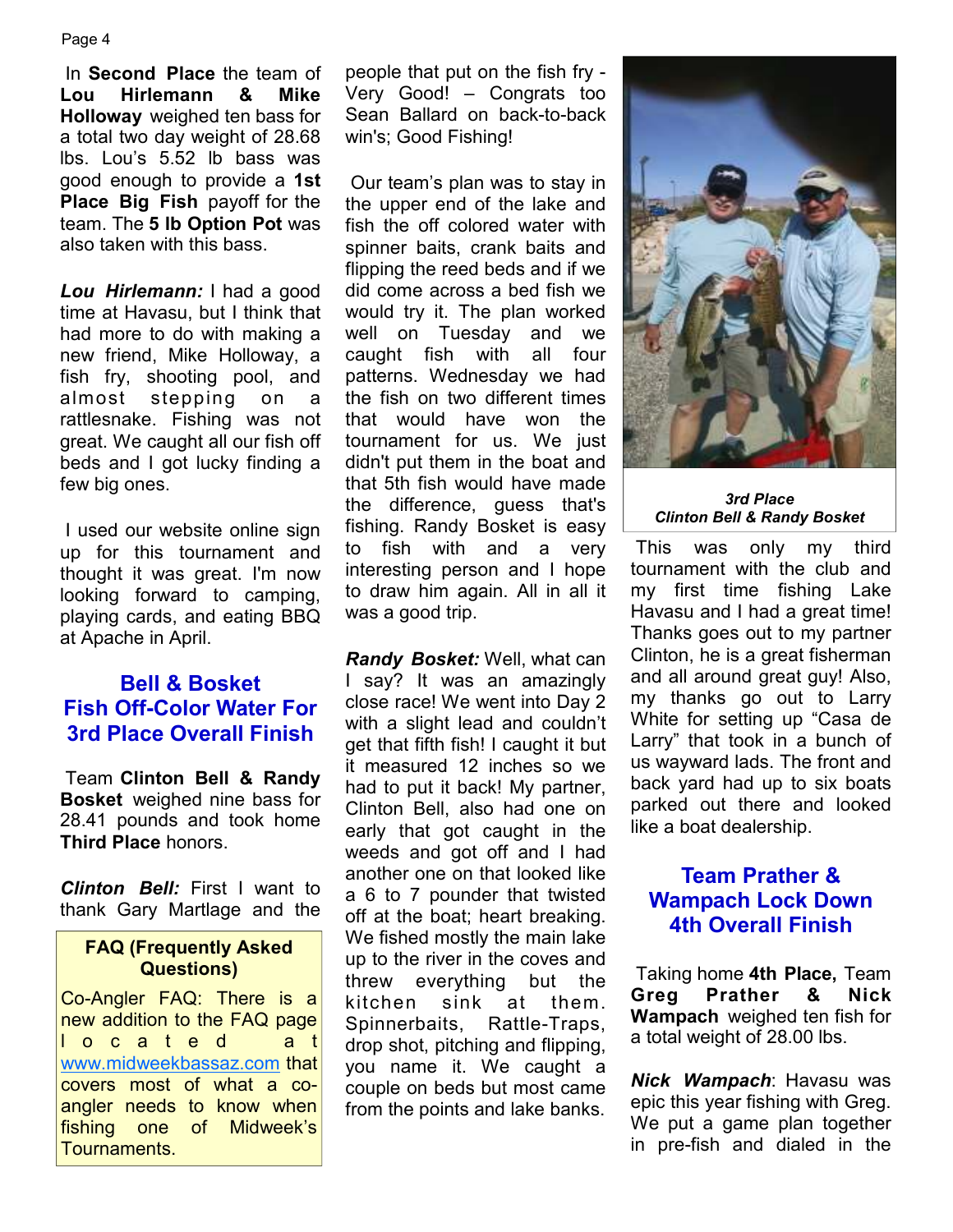

*4th Place Greg Prather & Nick Wampach* 

bite. We caught all our fish sight fishing plus a few reaction fish. We concentrated our fishing efforts on the California side of the lake. Baits of choice were white jigs, and drop shots rigged with Bed Bait 2 worms. Reaction baits consisted of spinnerbaits, jerkbaits, swimbaits, and under spins. Just want to thank everyone who helped out with this tournament and the fish fry.

#### **Vern Ridgway & Tom Savage Drop Shot For 5th Place**

A ten fish limit weighing 26.02 lbs was enough to earn **Vern Ridgway & Tom Savage** the **5th Place** money.

*Tom Savage:* Congratulations to Sean and Howard for their first place win. Vern and I caught our fish in three cuts that are down river on the Arizona side not far from the main lake area. Vern caught our first fish each day on a jerk bait on a rocky point as we entered the cut. All the rest of our fish were caught on drop shot, morning dawn, and MM purple worms. We didn't have a bunch of beds marked, we just went fishing. We did end up catching some of our fish off of a bed. In fact our biggest fish Tuesday was caught on a bed; a beautiful 4.55 lb large mouth. We also caught several nice size largemouth bass off of habitat in the back of the cuts.



*5th Place Vern Ridgway & Tom Savage* 

 I had one of the best times fishing that I I've ever had. Vern is a great guy and a very good angler. I look forward to fishing with him again.

#### **Team Rojas and Reichard Celebrate Spring Break Finishing in 6th Place**

Bringing eight fish to the scales

weighing 25.25 lbs was enough to earn **Richie Rojas & John Reichard** the **6th Place** prize. John Reichard's 5.35 lb bass also earned the team **2nd Place Big Bass**  money.

*Richie Rojas:* John Reichard and I had a great time fishing this event despite the very rough and wet ride getting back to the ramp on Day 2. On Day 1 we caught most of our fish in the reeds near the Indian Casino using Senko's pitched into the reeds. Other than that it was a tough day.

 Day 2 saw a great early weather morning. We ran across the lake to the California side looking for a cove I just knew there were beds holding fish. When we got to the right area we could not find the cove. After looking



*6th Place John Reichard & Richie Rojas*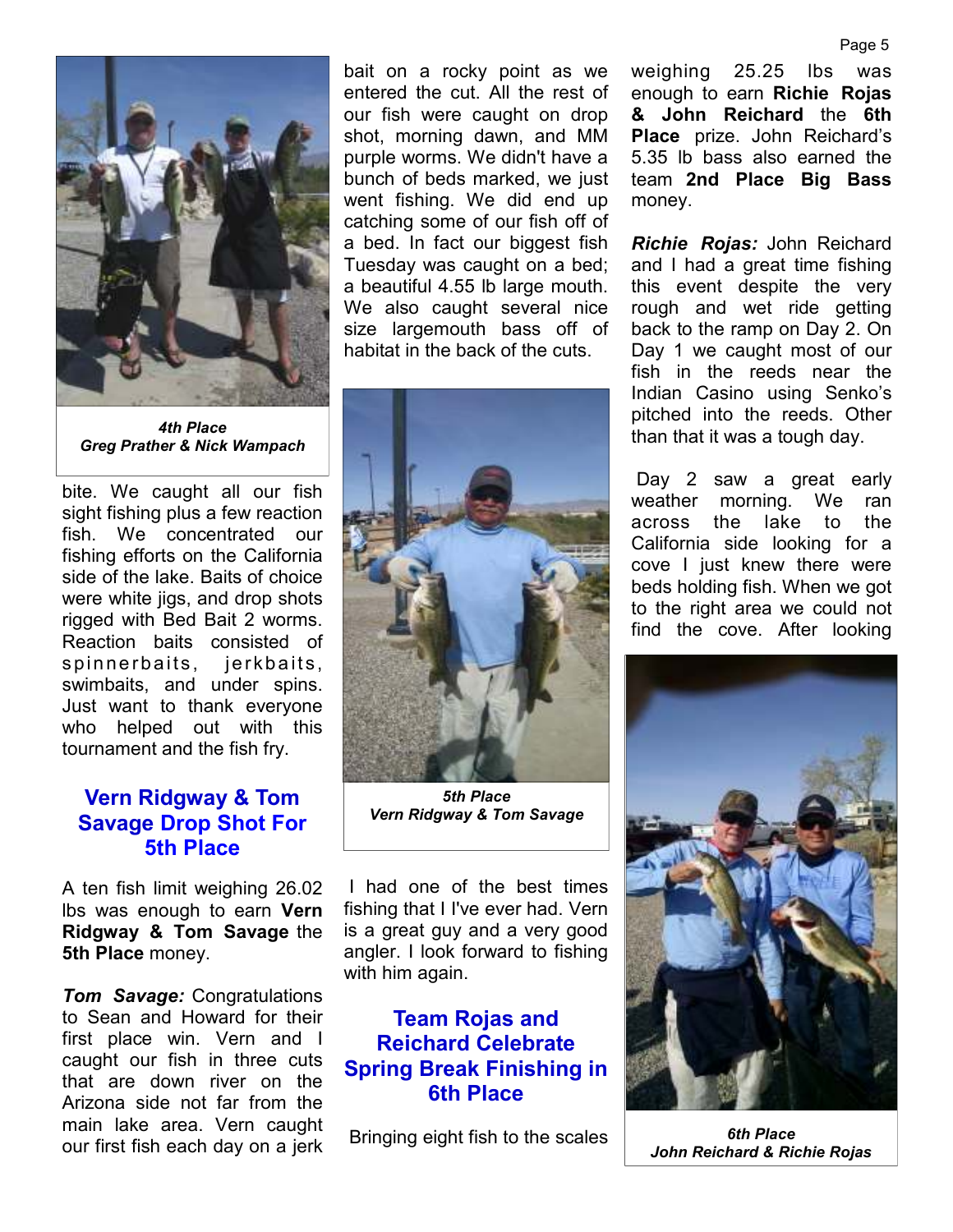#### Page 6

around for awhile we discovered a construction crew had worked overnight on the bank in our cove and removed with a backhoe all of the concrete dock we were going to fish. Now our cove was all muddy and impossible to see into the water.

 We moved around and later John said he thought he was hung-up on an obstruction. He tugged hard on the line and suddenly the line tugged back. The fight was on! So after a short battle, John brought aboard a beautiful largemouth bass weighing 5.35 lbs which he had caught drop-shotting a Robo Worm in Morning Dawn/Chartreuse tail color in 17 feet of water. It turned out to be a great fishing day after all.



**Weighing-In**  *By* **Jack Hughes Tmx Director**

 To return from a day of prefishing and have a Ranger ask you on the dock are you with Midweek, and when I said yes he then asked if I knew where he could find Jack Hughes. When I told him I was Jack he said we need to talk. When he told me why we needed to talk my first statement was "Are you sure it's Midweek because we have never had a problem". During the next five hours I got a finite education on water rights from the Ranger, the Havasu Police Dept, and I learned why the marina people were upset.

 In summary, the Federal Government controls all major waterways within the United

States including rivers that run through multi states. The states can and do exercise control on which states can take water from rivers and lakes by agreements and most agreements were signed over 100 years ago. The Lower Colorado River is policed by the National Forest Service, State of CA Fish and Game, AZ Game and Fish, Border Patrol, and many local Police **Departments** 

 In 2014 the Forest Service and Department of Agriculture established a new regulation for fishing marina's after testing several ideas for over a year. Basically it is the 100 foot rule - no fishing within 100 feet of slips, docks, fueling stations, except for residents living on boats in the marina and they may only fish from the docks. To get this restriction on rivers, such as the Colorado, all a marina operator has to do is notify the local Forest Service office or the Department of Agriculture they are placing their marina under the Federal rules and the Forest Service or Department of Agriculture can only approve it and not reject it. The key is the water way must be entirely or partially controlled by the Federal Government.

 The way the marina is built at Havasu there is not anywhere you can fish in the marina that is more than a 100 feet from slips, docks etc, therefore the complete marina is off limits. That was the bad news; the good news is the operator can withdraw his 100 foot

exclusion anytime.

 The Havasu marina operator has told me he is a bass fisherman and does not want to put the marina off limits but this year the situation had gotten out of control, including fishermen, marina renters, and residents. It is his hope placing it under the 100 foot rule to all for a period of time until tempers cool, he can then open it back up to all. My belief is there is a lot of lake out there and not being able to fish the marina is not the end of the world. Beside it may make my co-angler happier if I spent the hour fishing with him instead of spending that hour the next morning on the phone with the authorities.

 The fishing was good at Havasu; the weather got bad. From the people I talked to they really enjoyed it. The bed fishing was okay on Tuesday for most of the day and Wednesday with the wind it got almost non-existent but some as usual always manage to get five fish.

 I had a great time fishing with Tanner Cormier our only 18 year old member and that makes him the youngest club member. For me, having Tanner in my boat was like a trip back to when I was young and I am sure when my grandson turns 18 he will get a membership to Midweek for one of his birthday presents. If you ever get a chance to fish with Tanner it will be a good day for you!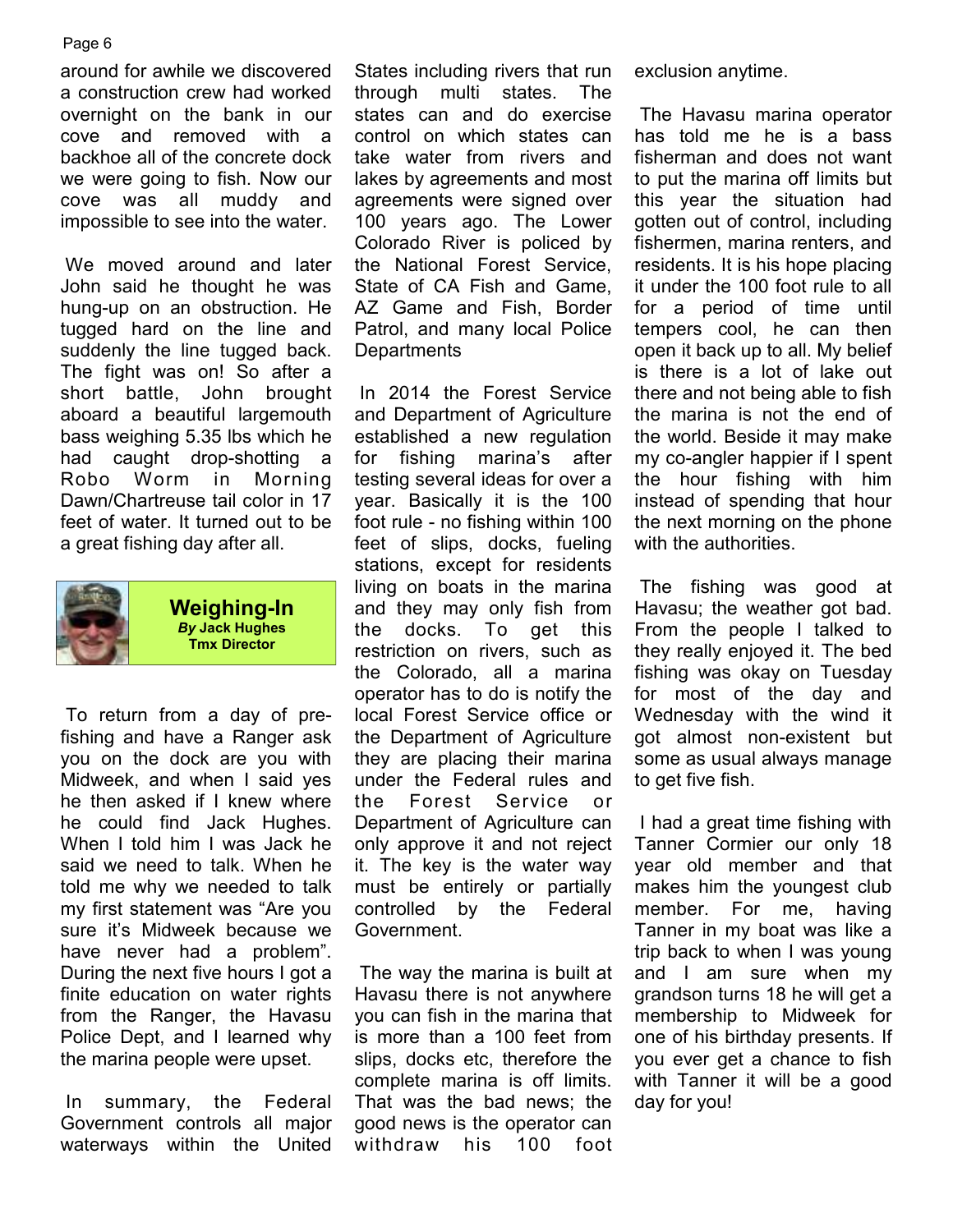# Photo Scrapbook - Lake Havasu-March 15-16, 2016





**LEMINARY**